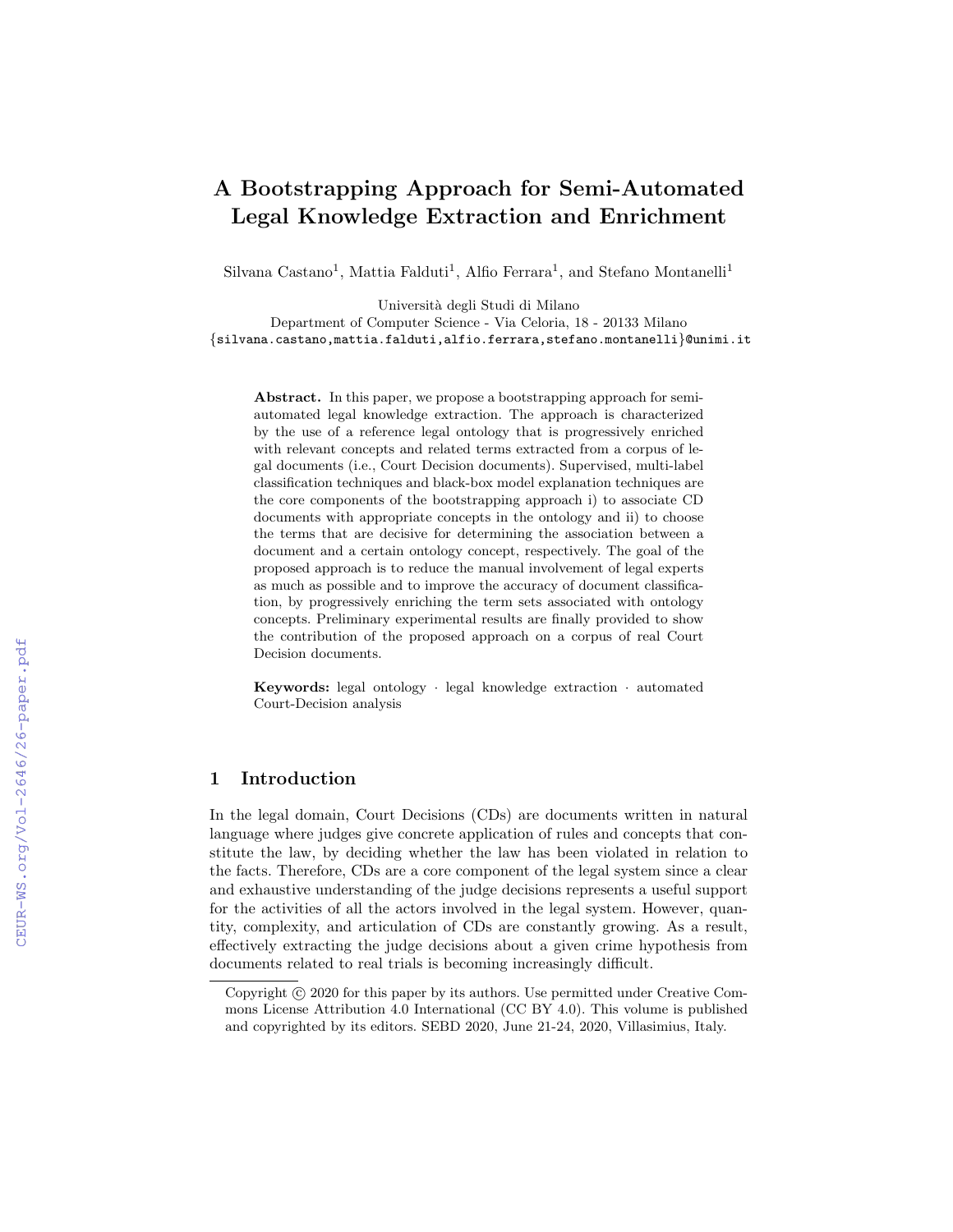In such a context, techniques and tools for automated extraction of legal knowledge are strongly demanded, to support annotation, analysis, and understanding of legal documents [2, 10]. Semantic Web technologies are usually employed to create legal knowledge bases, namely legal ontologies, derived from i) the law, to formally represent the general rules that are relevant/prominent for specific crime hypothesis in the form of legal concepts, and ii) the case-law, to associate legal concepts with relevant law terminology extracted from CDs [12, 13, 16]. However, the discovery of new legal concepts as well as the annotation of legal documents to determine where and how concepts instances are used by judges, are manually performed by legal experts and it is a time-consuming activity, especially when a large corpus of documents is considered [3].

For these reasons, data science approaches are being proposed for automating - as much as possible - the extraction of legal knowledge from textual documents such as Court Decisions. Information retrieval techniques can be employed to detect the occurrence of the terms associated with a concept throughout the documents [7, 17]. In the literature, some contributions are also being proposed in the framework of legal argumentation mining, that is the capability to automatically detect and classify the role of possible argumentative units within a considered legal text [1, 9]. In [15], the authors propose to rely on Natural Language Processing (NLP) and machine learning techniques for mining relevant legal terms from documents. The LUIMA approach characterized by sentencelevel annotations and reranking techniques has been also proposed to enforce retrieval over a CD dataset [4]. Moreover, a particularly relevant contribution is provided in [14] about extraction of case law sentences for argumentation of statutory terms, namely terms directly or indirectly defined by the law. However, the accuracy of the above solutions depends on the completeness of the term sets associated with concepts. Due to the variety of terminology adopted by judges in legal documents such as Court Decisions, the construction of accurate and complete term sets to associate with concepts is really hard to obtain.

In this paper, we propose a bootstrapping approach for semi-automated extraction of both terminological and conceptual knowledge in the legal domain. The approach is characterized by the use of a reference legal ontology that is progressively enriched with relevant terms extracted from a corpus of CD documents. Multi-label classification techniques and black-box model explanation techniques are the core components of the bootstrapping approach i) to associate CD documents with appropriate concepts in the ontology and ii) to choose the terms that are decisive for determining the association between a document and a certain ontology concept, respectively. The goal of the proposed approach is twofold. On the one side, the approach aims to reduce the involvement of legal experts as much as possible so that document classification can scale to manage large CD corpora. On the other side, the use of iterative bootstrapping cycles aims to improve the accuracy of document classification, by progressively enriching the term sets associated with ontology concepts.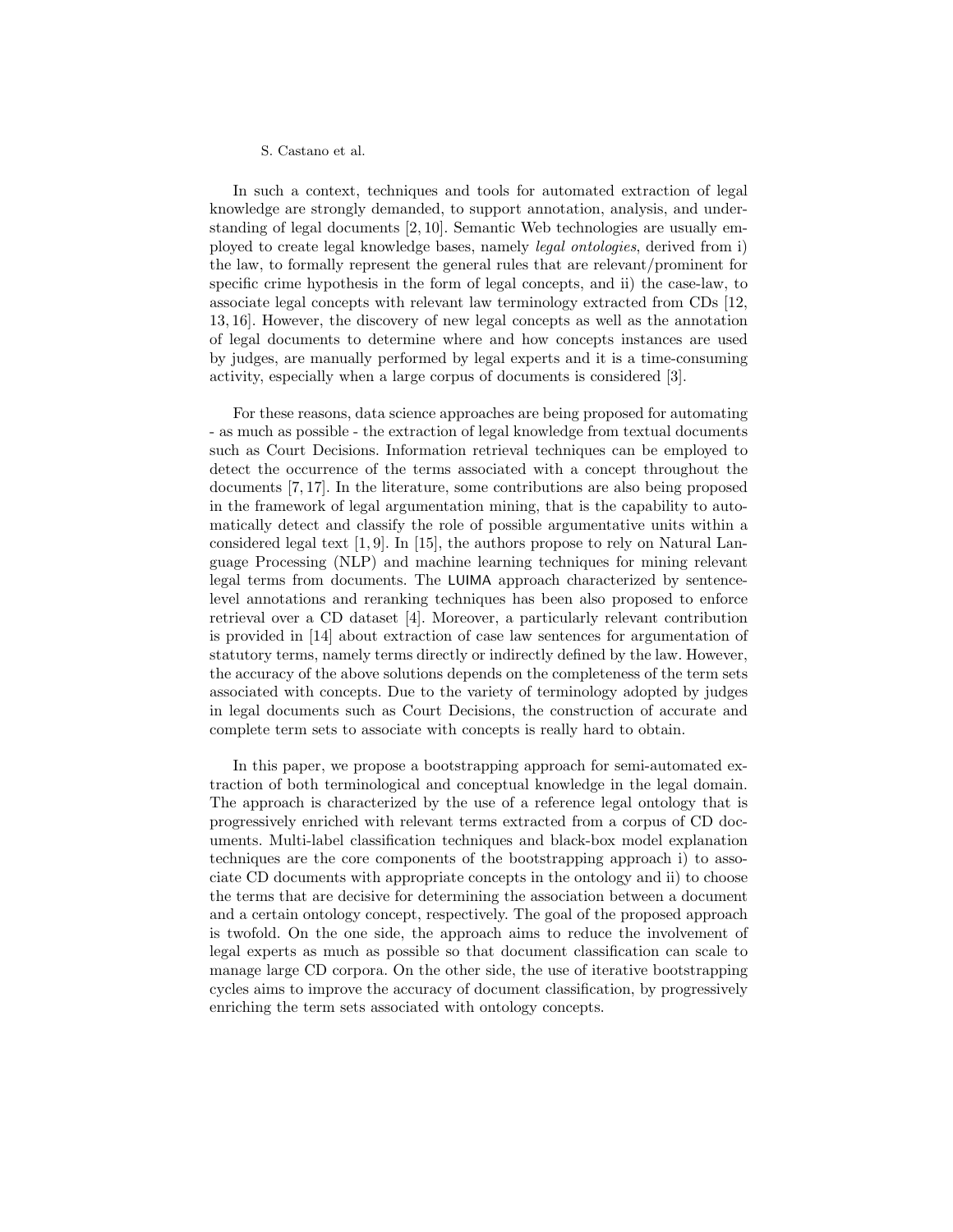The paper is organized as follows. In section 2, the proposed bootstrapping approach for semi-automated extraction of terminological and conceptual knowledge in the legal domain is presented. In Section 3, technical details about the adopted machine learning techniques are provided. In Section 4, we present some preliminary results on a real corpus of Court Decision documents. Finally, in Section 5, we give our concluding remarks and we outline our future research issues.

# 2 Semi-automated legal knowledge extraction

Our approach for semi-automated legal knowledge extraction is based on the iterative execution of a bootstrapping cycle articulated in a sequence of steps shown in Figure 1. The approach is based on a corpus of Court Decision (CD)



Fig. 1. A bootstrapping cycle for semi-automated extraction of terminological and conceptual knowledge

documents and on a reference legal ontology where an initial version of knowledge is provided, both conceptual knowledge and terminological knowledge. We call conceptual knowledge the set of legal concepts that is formally represented in a reference legal ontology, where concepts are interlinked by semantic relations and associated with a corresponding terminological knowledge. We call terminological knowledge the set of natural language terms concretely used in a considered corpus of legal documents (i.e., Court Decisions) to refer to legal concepts. The initial ontology is manually defined by domain experts and it is characterized by a set of legal concepts of interest (conceptual knowledge). A legal concept  $C_i$  in the ontology is associated with an initial term set  $T_i^0$  that represents the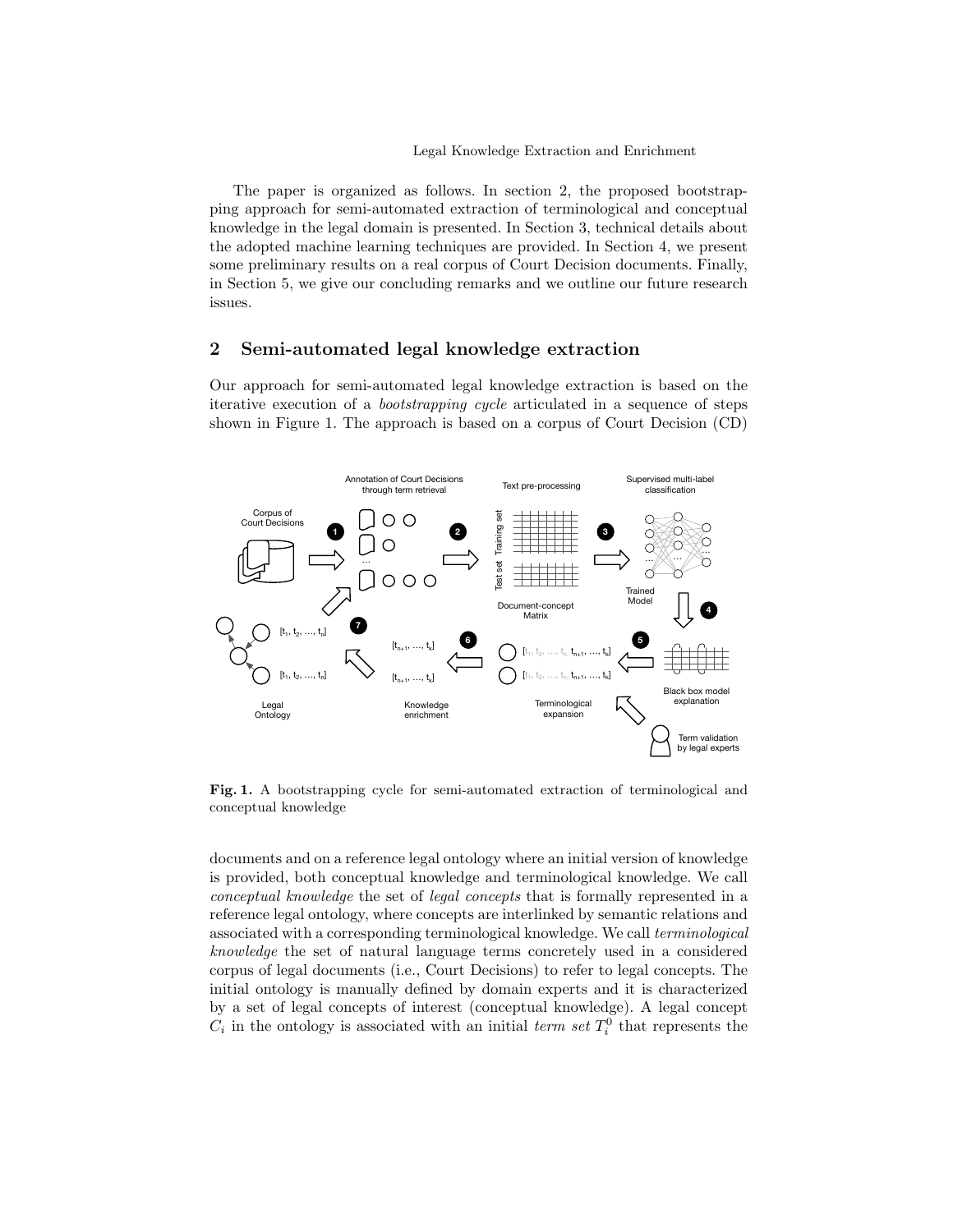relevant terms featuring  $C_i$  that are extracted from the corpus documents since they have been recognized by the experts to be an instance of the concept  $C_i$ (terminological knowledge).

A bootstrapping cycle  $k$  is organized as follows:

Step (1). Term retrieval technique are employed to associate document with relevant ontology concepts. For each CD document  $d$ , the set of associated legal concepts  $C_d$  is determined as follows:

$$
C_d = \left\{ C_i : \left[ \sum_{t \in T_i} w(t, d) \right] \geq th \right\}
$$

where  $w(t, d)$  is the weight of a term t in the document d according to standard information retrieval techniques based on tokenization, tf-idf, and PMI (Pointwise Mutual Information) for compound term detection. Moreover, th is a threshold used to set the minimum cumulative weight of all the terms  $t \in T_i$ that is required for associating a corresponding concept  $C_i$  with the document d.

Step (2). For each document d in the corpus, a vector-based representation d is generated to provide document embedding. In the literature, different techniques can be employed to enforce vector-based document representation, like for example bag-of-words, word2vec, and NVSM (Neural Vector Space Model). In our approach, we choose to rely on doc2vec techniques [8]. Basically, doc2vec represents an extension of the word2vec approach. The doc2vec solution has been conceived to overcome the weaknesses of the well-known bag-of-words approach by preserving both ordering and semantics of text-extracted words in the vector representation. In particular, doc2vec is based on an unsupervised algorithm that learns fixed-length feature representations from variable-length pieces of texts (e.g., documents). The algorithm represents each document by a dense vector which is trained to predict words in the document. In addition, each document vector  $\boldsymbol{d}$  is associated with a *concept vector*  $\boldsymbol{c}_d$ , where each vector dimension denotes a concept  $C_i$  in the legal ontology whose value is set to 1 if  $C_i \in C_d$ , or it is set to 0 otherwise.

Step (3). A multi-label classifier is employed to generate a model that is capable to predict the association of CD documents with legal concepts. In our approach, we employ a 1D Convolutional Neural Network (1D-CNN) with the goal to generalize the terminology of the documents and to enable the association of legal concepts with Court Decisions that actually contain terms other than those already included in the reference legal ontology. For each document  $d$ , the CNN receives the document vector representation  $d$  as input and it produces the corresponding concept vector representation  $c_d$  as output. As a result, a classification model  $M$  is generated to map the correspondence between corpus

The choice of CNN is due to the positive experimental results we observed in a number of considered case-studies. As a general remark, different kinds of multilabel classifier can be employed for enforcing document classification, like for example random forest and kNN.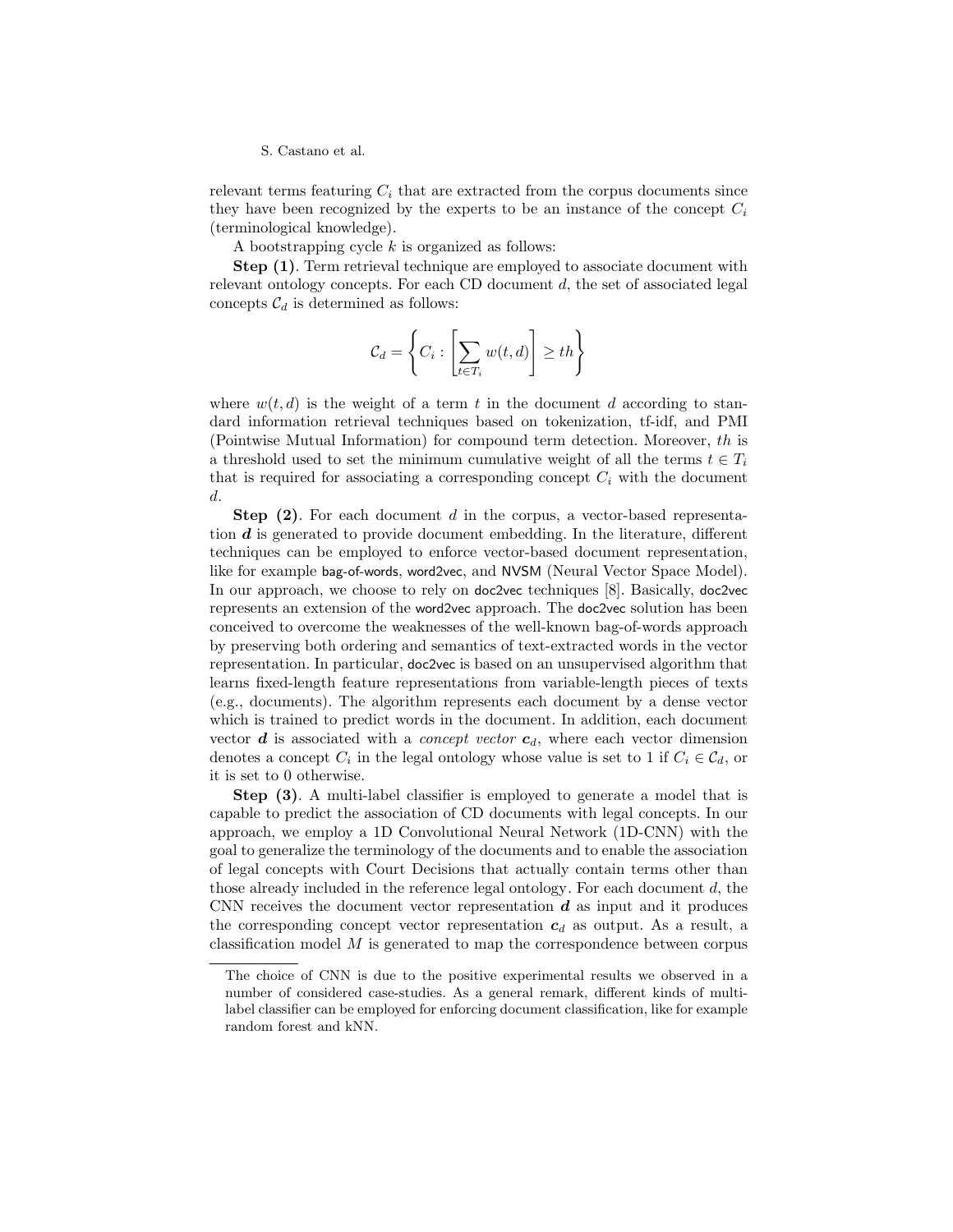documents and legal concepts in the ontology. In particular, by  $C_i \in M(d)$  we denote that the document  $d$  is associated with the legal concept  $C_i$  through the model M.

Step (4). We exploit black-box model explanation techniques in order to select the document features (i.e., terms) that play a major role in determining the decision of the multi-label classifier about the association of concepts with the corpus documents. As a result of Step  $(4)$ , for a legal concept  $C_i$ , a set  $T_{C_i}$ is generated containing terms that mainly determine the decision of the CNN classifier to associate  $C_i$  with a considered document of the corpus.

**Step (5)**. For each concept  $C_i$ , the terms in the set  $T_{C_i} \setminus T_i^k$  are candidate to be exploited for terminological expansion. Legal experts are involved in a validation activity of candidate terms. As a result, for a concept  $C_i$ , the set  $R_i \subseteq (T_{C_i} - T_i^k)$  is defined containing the terms that are relevant for  $C_i$  according to the expert evaluation Step (6). Finally, in Step (7), the terminological knowledge  $T_i^{k+1}$  associated with each concept  $C_i$  is enriched as follows:

$$
T_i^{k+1} \equiv T_i^k \cup R_i
$$

At the end of Step (7), a new bootstrapping cycle can be enforced. The goal of each bootstrapping cycle is twofold. On the one side, a bootstrapping cycle aims to improve the accuracy of document classification enforced in Step (3). In the first bootstrapping cycle, the accuracy of classification can be low due to the fact that the training set is built by exploiting the terminological knowledge available in the initial version of the legal ontology. As long as the terminological knowledge of the ontology is enriched, the accuracy of the classifier is expected to increase. On the other side, a bootstrapping cycle aims to enrich the terminological knowledge of the legal ontology. The enforcement of new bootstrapping cycles is stopped when the enrichment of the terminological knowledge is terminated, namely when the expert validation (Step (5)) does not generate new terms to insert in the legal ontology.

In the following, more technical details about the black-box model explanation techniques are provided to better emphasize the original contribution of the proposed bootstrapping approach.

# 3 Knowledge enrichment: black-box model explanation and terminology expansion

In a given bootstrapping cycle  $k$ , the goal of black-box model explanation and terminology expansion is to exploit the current version of the legal ontology  $O<sup>k</sup>$  and to generate a new version  $O<sup>k+1</sup>$  where the term sets of THE ontology concepts are enriched with the discovered terminological knowledge. Terminology expansion is based on the multi-label classification model  $M^k$  derived from the annotation of CD documents through  $O^k$ . During the training phase,  $M^k$  learns the function that maps CD documents with terminology of  $O<sup>k</sup>$  on the appropriate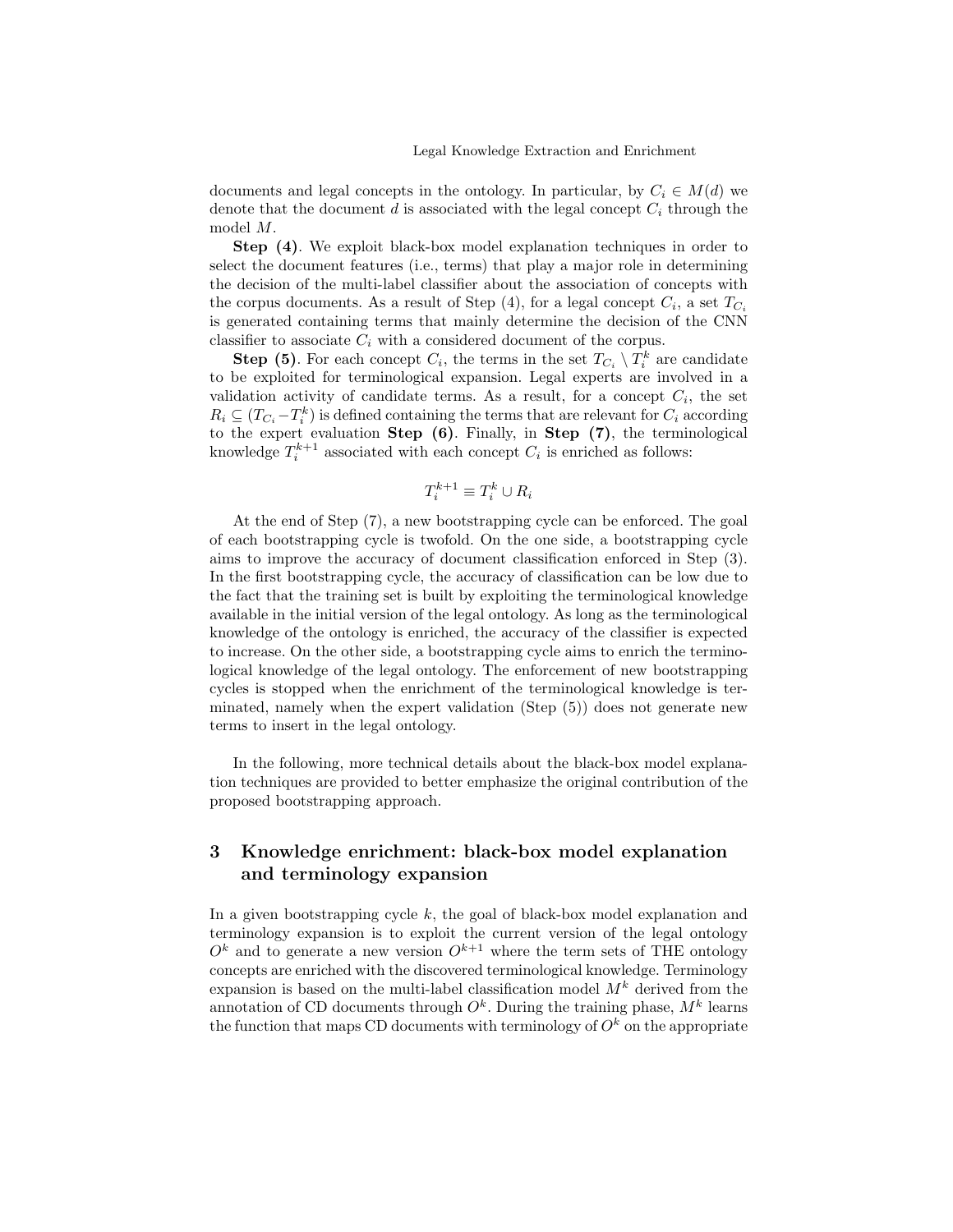legal concepts. In addition, the model also learns to generalize such knowledge, to correctly associate legal concepts with CD documents that actually contain terms other than those included in  $O^k$ . This ability of  $M^k$  depends on two main aspects of the training process. The first one is that CD documents are encoded as vectors using doc2vec, thus documents that are semantically similar (but containing different terminology) are encoded as vectors which are "close" in the feature space (i.e., the space of terms). The consequence of this proximity is that the mapping function learned from the model  $M^k$  tends to associate neighboring vectors (i.e., documents) with the same legal concepts. The second aspect is that documents that contain  $O^k$  terms often contain further terms that are also relevant to the legal concepts in the ontology, but which were not discovered/associated in previous bootstrapping cycles. In other terms, the model  $M^k$  implicitly contains the relevant terminology required to map CD documents to legal concepts, even if this terminology is not included in  $O^k$ .

For each concept  $C_i$ , our goal is to detect the set of terms that play a crucial role in determining the classification decision of  $M^k$ , namely the terms that, if deleted from the document, more likely may produce a different classification result. Determining this set of terms is challenging due to the lack of an explicit explanation capable of describing the behavior of  $M<sup>k</sup>$ . To this end, we exploit black-box model explanation techniques. Recently, some approaches have been proposed to provide a model explanation at least locally, which means to explain why (i.e., due to which features/terms) a model decides to assign a given class to a certain document [5]. In particular, LIME (Local Interpretable Model-agnostic Explanations) [11] allows to obtain an interpretation of any classifier, by building a local and interpretable model around a prediction. Given a document d, the idea of LIME is to train an interpretable model using new documents that are uniformly and randomly perturbed copies of  $d$ , located in the proximity of  $d$  by measuring the impact of perturbing each feature on the classification decision. For each term  $t \in d$ , LIME calculates a score  $\eta(t, d)$  that is directly proportional to the relevance of t in determining the model decision to associate  $d$  with  $C_i$ . Given a concept  $C_i$ , we consider all the documents  $D_{C_i} = \{d : C_i \in M(d)\}\$ and all the terminology that is potentially relevant for  $C_i$ , that is:

$$
T_{C_i} = \left\{ t : t \in \bigcup_{d \in D_{C_i}} d \right\}
$$

Then, we associate each term  $t \in T_{C_i}$  with a degree of relevance  $\eta_{C_i}(t)$  as follows:

$$
\eta_{C_i}(t) = \sum_{t \in T_{C_i}} \sum_{d \in D_{C_i}} \eta(t, d)
$$

Legal experts are then involved in the validation of terms in  $T_{C_i}$ . A thresholdbased mechanism based on the degree of relevance  $\eta_{C_i}(t)$  can be enforced to support the validation activity of experts. In particular, terms with value of  $\eta_C(t)$  higher than the threshold are proposed to the expert for insertion in the legal ontology, while terms with value of  $\eta_C(t)$  lower than the threshold are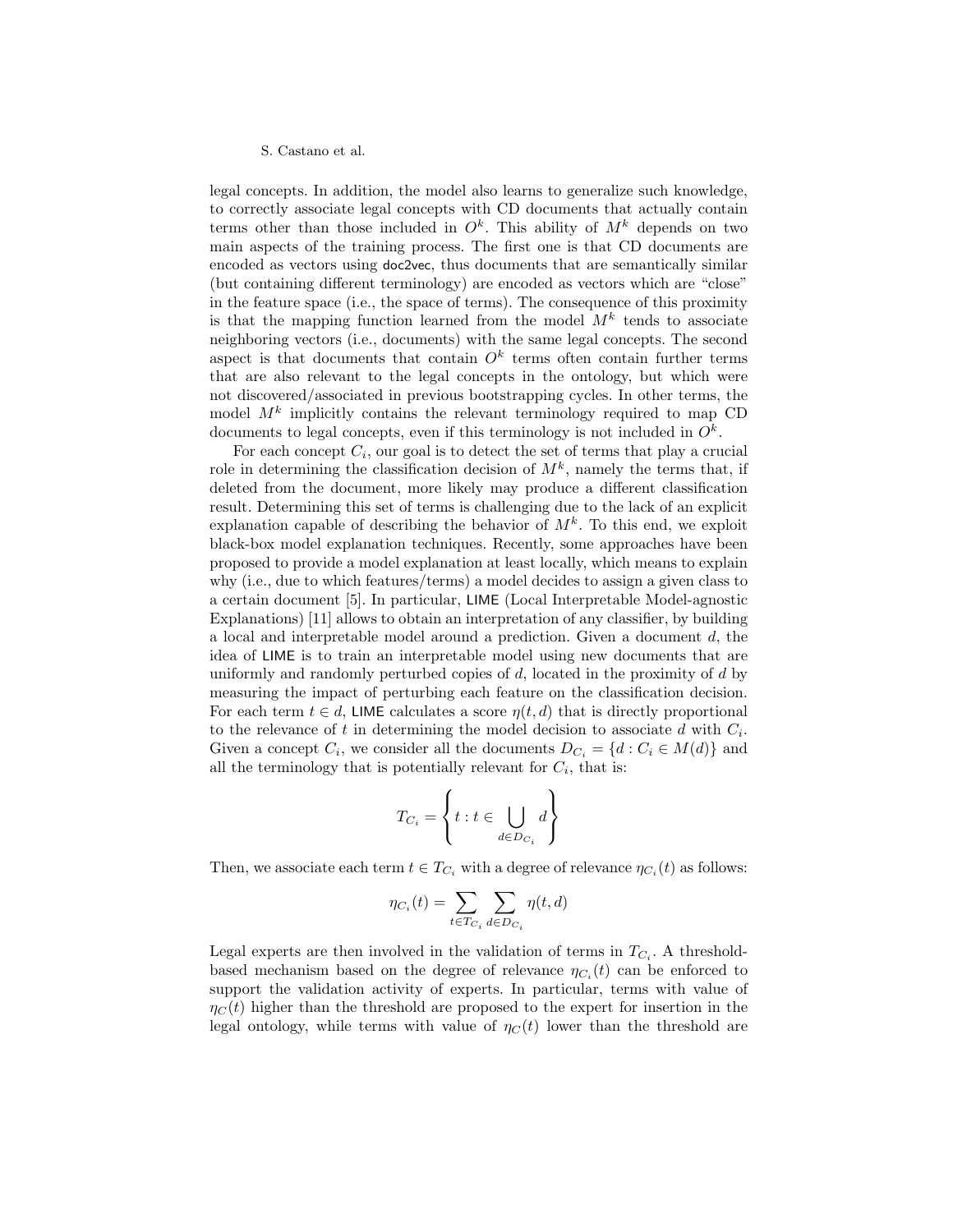proposed to be discarded. As a result of the expert validation, the set  $R_i$  is defined containing the terms that are relevant for the terminological expansion of  $C_i$  so that the new version  $O^{k+1}$  of the legal ontology can be defined.

*Example.* In Figure 2, we show an example of two CD documents,  $d_1$  and  $d_2$ associated with the concept Drug in a legal ontology  $O<sup>1</sup>$  about the drug criminal legislation (see Figure 3). In our example, the ontology  $O<sup>1</sup>$  is implemented by using the Simple Knowledge Organization System (SKOS) [6]. In particular, the legal concepts are implemented as SKOS concepts and they are interconnected through appropriate SKOS relations. For instance, the skos:related relation is used to represent a generic positive relationship between two legal concepts, like for example Drug and Criminal Procedure. For each legal concept (i.e., SKOS concept), a skos:prefLabel is defined to denote that a certain term belongs to the term set of the concept. Moreover, a number of skos:altLabel are defined to denote the possible alternative terms in the term set of the concept. For instance, a skos:prefLabel relation is defined between the Drug concept and the Narcotic Drug term, while a skos:altLabel relation is defined between the Drug concept and the Cannabis term.

 $d_1$ : [...] Paragraph 14 of section 1 of the same act provides: "Narcotic Drugs means coca leaves, opium, **cannabis**, and every substance neither chemically nor physically distinguishable from them."  $[...]$ 

 $d_2$ : [...] Defendant, who was charged by indictment with violation of 402 of the Illinois Controlled Substances Act" [...]

Fig. 2. Example of CD document sentences associated with the legal concept Drug

The association of  $d_1$  with the concept is due to the fact that it contains the terms Narcotic Drug and Cannabis that belong to the term set of the concept Drug in the legal ontology. The multi-label classification model  $M<sup>1</sup>$  trained on  $d_1$  (and on the other documents contained in the training set) classifies  $d_2$  as a document related to the Drug concept. This decision is due to the similarity between the documents  $d_1$  and  $d_2$ , which implies that the two vectors obtained by doc2vec are close in the feature/term space.

Through LIME, we detect the terms of  $d_1$  and  $d_2$  that mainly influence the classifier decision. According to LIME, we obtain the following terms for the concept Drug: Narcotic Drug, Controlled Substances, Cannabis, Coca Leaves, Opium. In the list, Narcotic Drug and Cannabis are already present in the current ontology  $O<sup>1</sup>$ , while the others (underlined in Figure 2) are validated by the legal experts. In Figure 3, the validated terms are included in the ontology  $O<sup>1</sup>$  to generate a new, enriched ontology  $Q^2$  where the term set of the concept Drug is properly extended. In the subsequent bootstrapping cycle, the ontology  $O^2$  is exploited to automatically create the training set for the classification model  $\mathsf{M}^2$ . Such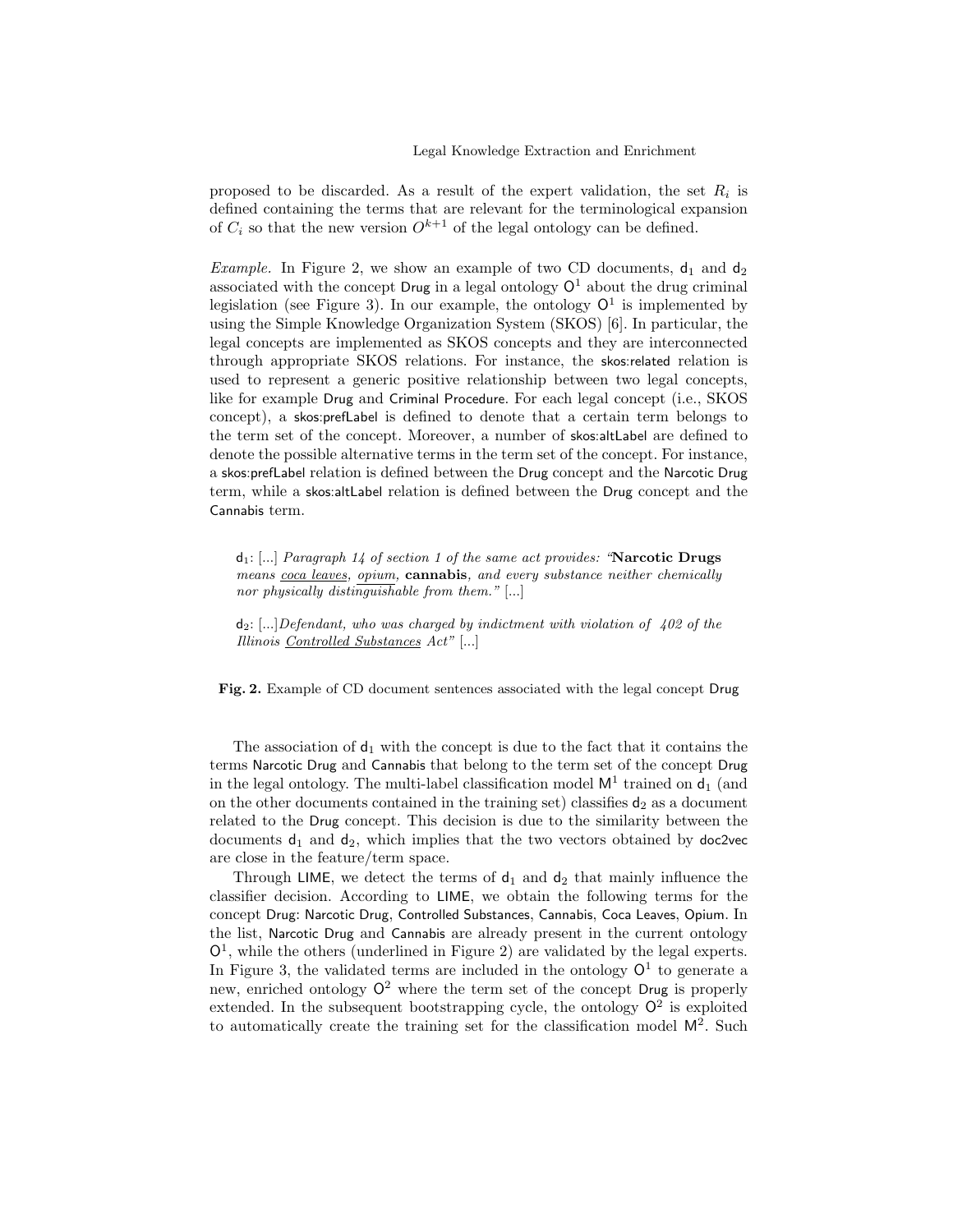S. Castano et al.



Fig. 3. Example of the concept Drug in the legal ontology

a training set will include also  $d_2$  since the term Controlled Substances has been inserted in the term set of the concept Drug. A new round of classification and explanation can be executed to further improve the terminological expansion of ontology concepts and to generate a new ontology version  $\mathbb{O}^3$ .

## 4 Preliminary experimental results

The goal of our preliminary evaluation is to assess the i) the capability of discovering new relevant terms about the concepts in the reference legal ontology and ii) the improvement in terms of accuracy of the classification process across two bootstrapping cycles. The experimentation is based on a dataset of around 180,000 Court Decisions of the State of Illinois taken from the Caselaw Access Project (CAP) providing public access to U.S. law (https://case.law/bulk/ download) digitized from the collection of the Harvard Law Library. For the experiments, we select six concepts from our legal ontology, namely drug, drug trafficking verbs, unit of measure, illinois legislation, criminal procedure, and evidence. Document classification is enforced at the sentence level, which means that legal concepts are associated with each single sentence independently. This way, the 180,000 court decisions correspond to about 14,000,000 documents (i.e., sentences). In the first bootstrapping cycle, the initial version of the legal ontology is characterized by concepts with small term sets (see Table 1). By relying on the term sets in the ontology, we select a subset of 115,993 CD sentences that constitutes the training set of the classification step. According to our annotation techniques, a sentence is associated with a concept  $C_i$  when at least one term belonging to the term set  $\mathsf{T}_i$  is contained in the sentence. In Table 2, for each concept considered in the experimentation, we show the number of associated sentences resulting from the annotation step.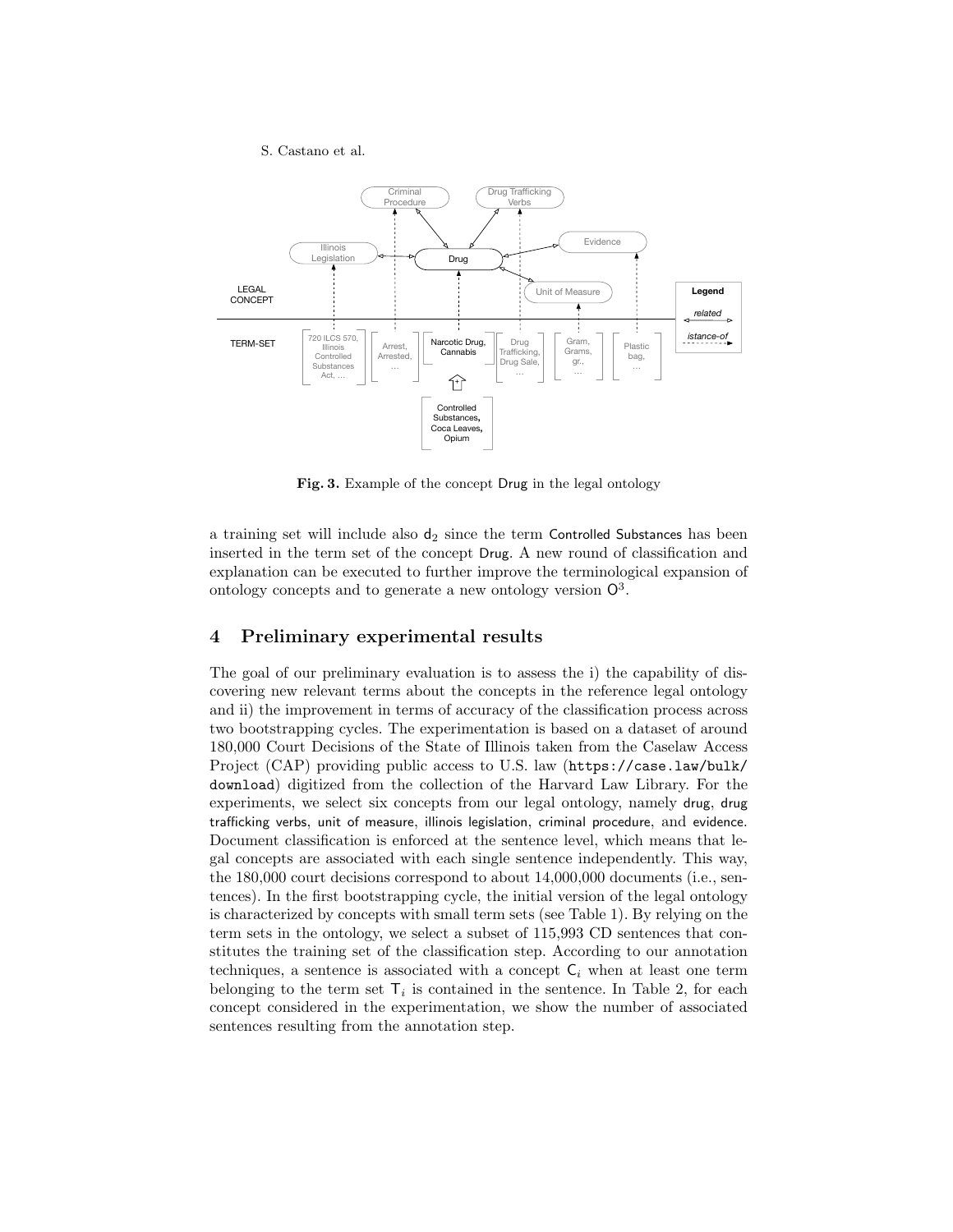#### Legal Knowledge Extraction and Enrichment

| Legal Concept          | Term Set                                                                                        | <b>Size</b> |  |  |  |  |
|------------------------|-------------------------------------------------------------------------------------------------|-------------|--|--|--|--|
| drug                   | narcotic, cocaine, crack, drug, marijuana, heroin,<br>cannabis, Isd, []                         | -15         |  |  |  |  |
| drug trafficking verbs | drug trafficking, drug sale, drug use, narcotics traffick-<br>$\ln g$ , $\left[ \ldots \right]$ |             |  |  |  |  |
| unit of measure        | gram, grams, gr., pound, kilo, []                                                               |             |  |  |  |  |
| illinois legislation   | 720 ILCS 570, Illinois Controlled Substances Act, Drug<br>Abuse Control Act, []                 |             |  |  |  |  |
| criminal procedure     | arrest, arrested, seizure, []                                                                   |             |  |  |  |  |
| evidence               | plastic bag, plastic bags, paraphernalia                                                        |             |  |  |  |  |

Table 1. Term sets in the initial legal ontology of the experimentation

Table 2. Number of sentences per concept resulting from the annotation step

|        | $\mid$ drug $\mid$ drug trafficking verbs $\mid$ unit of measure $\mid$ illinois legislation $\mid$ criminal procedure $\mid$ evidence |     |        |        |       |
|--------|----------------------------------------------------------------------------------------------------------------------------------------|-----|--------|--------|-------|
| 25,138 | 52.103                                                                                                                                 | 290 | 49.994 | 14.595 | 2.830 |

Each document is embedded in a 100-dimension vector using doc2vec to obtain a 115,993  $\times$  100 corpus matrix. The model  $M<sup>1</sup>$  used to train the classifier is a neural network organized in three layers. Between the input and the output layer, we use a convolution filter activated by ReLU. The  $M<sup>1</sup>$  accuracy obtained by cross-validation is 0.77. The model  $M<sup>1</sup>$  is then used to perform black-box model explanation and terminology expansion using LIME. For each concept  $C_i$ , we determine a new set of terms  $\mathsf{T}_{C_i}$ . A term  $t \in \mathsf{T}_{C_i}$  is associated with the degree of relevance  $\eta_{C_i}(t)$ . In the experimentation, a legal expert validated the top-20 terms in the set  $\mathsf{T}_{C_i}$  of each concept  $\mathsf{C}_i$ . In particular, the expert associated each term t with a numerical value in  $\{-1,0,1\}$ , where  $T^{-1}$  denotes the set of terms that were not in the ontology  $O^1$  and that are not relevant for the concept  $\mathsf{C}_i$ ;  $T^0$  denotes the set of terms that were in  $\mathsf{O}^1$  (and thus have been already validated as relevant);  $T^1$  denotes the set of terms that were not in  $\mathsf{O}^1$  but that are relevant for the concept  $C_i$ .

An overview of the results of terminological expansion is shown in Table 3.

The number of relevant terms retrieved in the terminological expansion (i.e., terms in  $T^0$  or  $T^1$ ) is equal to the 83% of the total number of new terms validated by the expert  $(\mathsf{T}_{\mathsf{C}_i})$ . The 34% of those terms was not in the term sets of the initial ontology  $\mathsf{O}^1$ . As expected, the increment of new relevant terms is higher for the concepts that were associated with small term sets, such as illinois legislation, criminal procedure, and evidence. The number of irrelevant terms  $T^{-1}$  is limited with the exception of the concept evidence, because the criminal evidences usually consist in common objects that are used in a criminal context. These objects are thus associated with a generic terminology (e.g., garbage, suitcase) that cannot be associated per se to an evidence according to the legal expert. The new relevant terms are finally included in the new version  $\mathbb{O}^2$  of the ontology that is used to automatically create a new training set for a second bootstrapping cycle. The new training set consists of 158,398 CD sentences (+37% with respect to the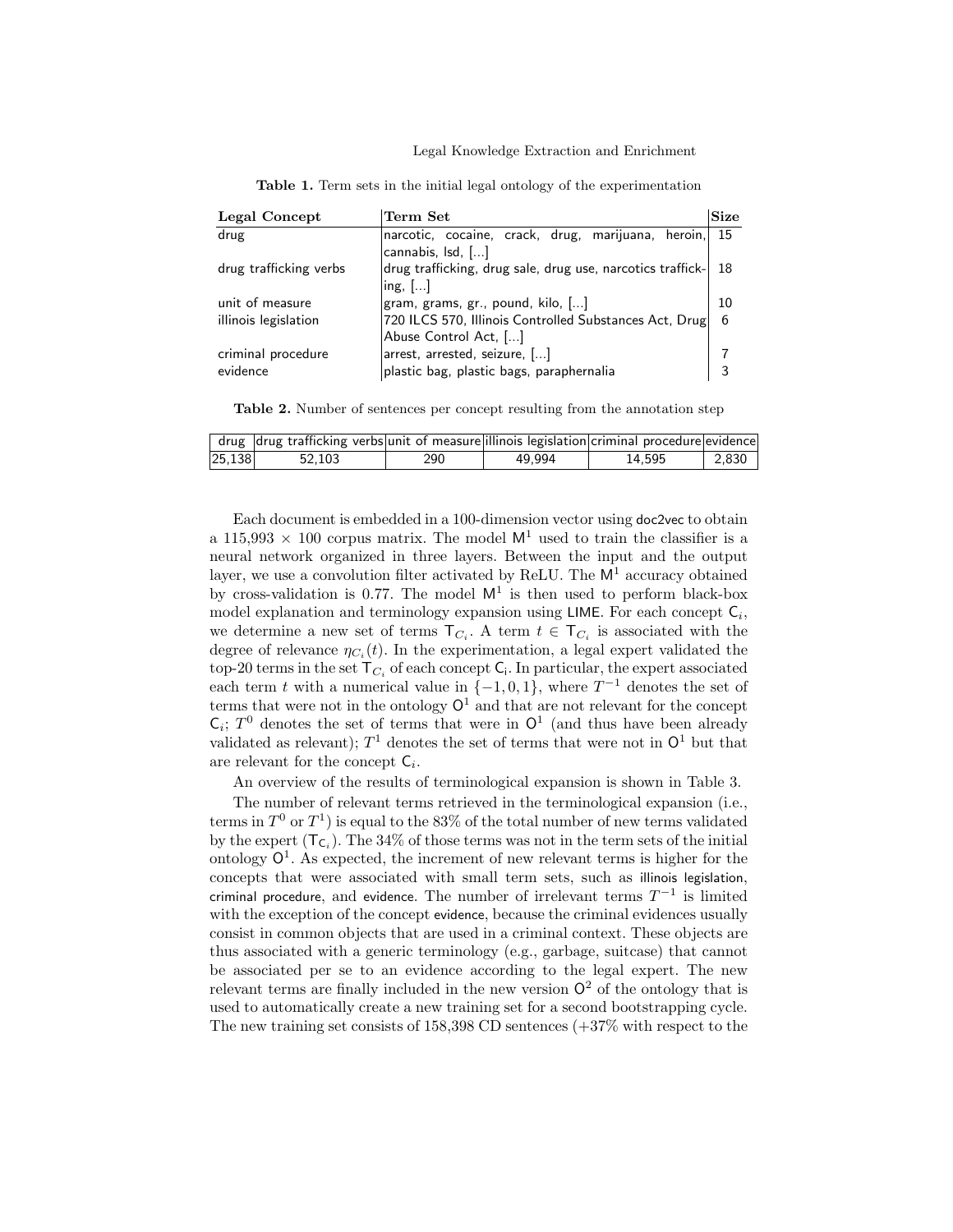|                                                  |      | drug drug trafficking unit of |      |                               | illinois criminal evidence total |     |      |
|--------------------------------------------------|------|-------------------------------|------|-------------------------------|----------------------------------|-----|------|
|                                                  |      | verbs                         |      | measure legislation procedure |                                  |     |      |
| $\mathsf{T}_i^0$                                 | 15   | 18                            | 10   | 6                             |                                  | 3   | 59   |
| $\mathsf{T}_{\mathsf{C}_i}$                      | 20   | 20                            | 20   | 20                            | 20                               | 20  | 120  |
| $\, \vdash T^{-1}$                               |      | 0                             | 3    | 1                             | 6                                | 10  | 21   |
| $\,^+T^0$                                        | 14   | 17                            | 10   | 6                             | 6                                | 3   | 65   |
| $T^1$                                            | 5    | 3                             |      | 13                            | 8                                |     | 34   |
| $( T^0 )$<br>$  + T^1  $<br>$ \mathsf{T_{C_i}} $ | 0.95 | 1.0                           | 0.85 | 0.95                          | 0.75                             | 0.4 | 0.83 |
| $\,^1$                                           | 0.26 | 0.15                          | 0.42 | 0.68                          | 0.57                             | 0.7 | 0.34 |

Table 3. Results of the black-box model explanation and terminology expansion step

first execution). In particular, the main increment of sentences is related to the concepts unit of measure (from 290 to 7,241 sentences) and evidence (from 2,830 to 33,417 sentences). These sentences are then used to train a new model  $M^2$ using the same neural network architecture of  $M<sup>1</sup>$  and to enforce the execution of the knowledge enrichment steps. Finally, the accuracy of  $M^2$  obtained by cross-validation is  $0.81$  (+5.2%).

## 5 Concluding remarks

In this paper, we propose a bootstrapping approach for semi-automated legal knowledge extraction. Technical details about the use of multi-label classification techniques and black-box model explanation techniques are provided to show how we associate corpus documents with appropriate concepts in a reference ontology, and how we choose the terms that are decisive for determining the association between a document and a certain ontology concept, respectively. Preliminary results on a corpus of Court Decision documents are discussed to highlight the contribution of our proposed approach in real scenarios. Future work are about the extension of preliminary experiments on a larger corpus of Court Decision documents, and the comparison of obtained results by adopting different techniques for document annotation/embedding, document classification, and black-box model explanation.

## References

- 1. Ashley, K.D.: Artificial Intelligence and Legal Analytics: New Tools for Law Practice in the Digital Age. Cambridge University Press (2017)
- 2. Castano, S., Falduti, M., Ferrara, A., Montanelli, S.: Crime Knowledge Extraction: An Ontology-Driven Approach for Detecting Abstract Terms in Case Law Decisions. In: Proc. of the 17th Int. Conf. on Artificial Intelligence and Law (2019)
- 3. Grabmair, M., Ashley, K.D.: Facilitating Case Comparison Using Value Judgments and Intermediate Legal Concepts. In: Proc. of the 13th Int. Conference on Artificial Intelligence and Law. pp. 161–170. ACM (2011)